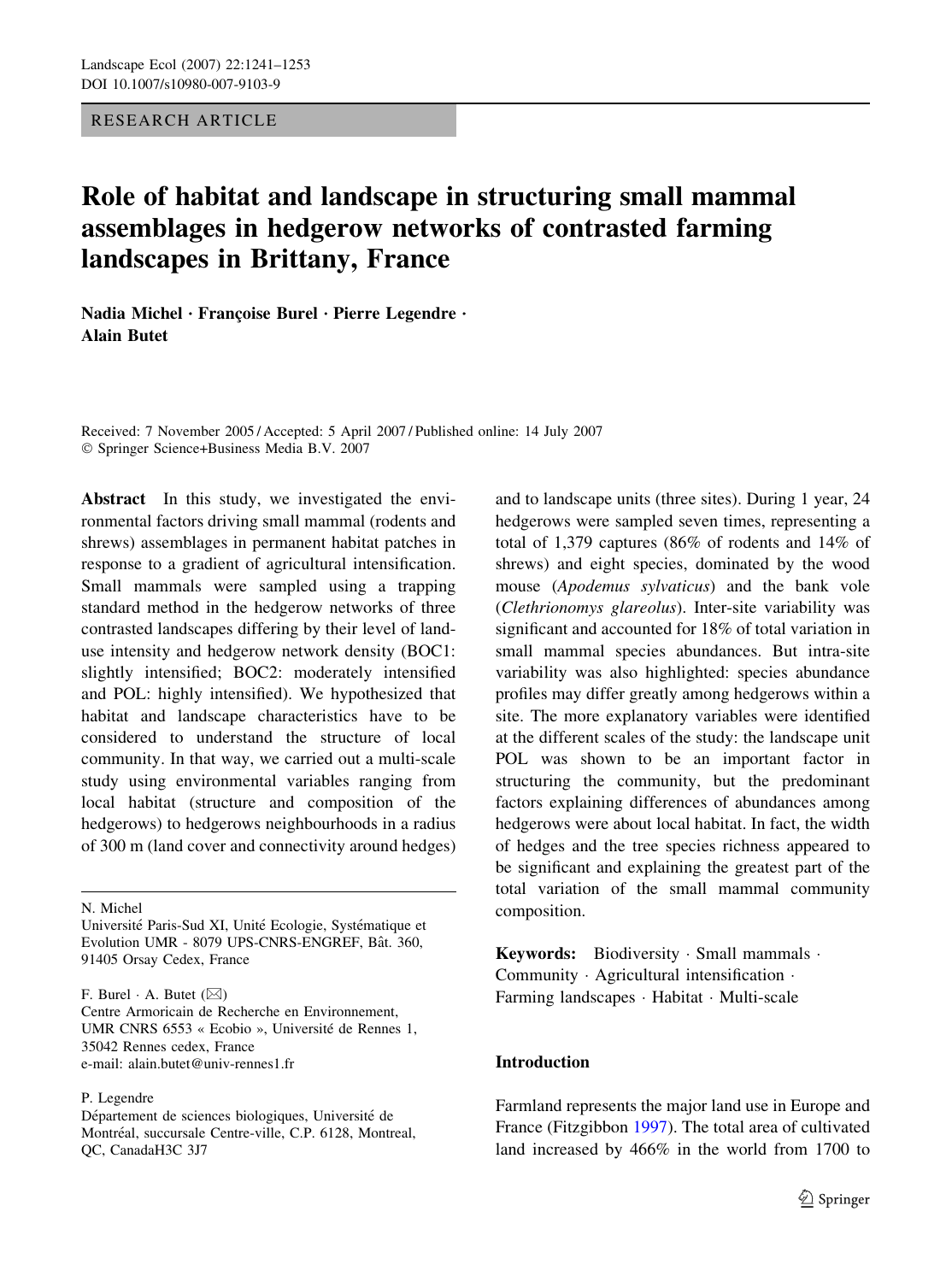1980 (Meyer and Turner II [1992\)](#page-11-0). While ancient agricultural systems had favourable for biodiversity in Europe over the centuries (Piorr [2003\)](#page-11-0), the intensification of agricultural practices in the 20th century had been favourable to lead to a significant loss of natural and semi-natural elements of farming landscapes, inducing negative impacts on many of their floral and faunal components (Duelli and Obrist [2003\)](#page-10-0).

The most important changes in agriculture have occurred since the 1950's (Burel and Baudry [1995](#page-10-0); Turner and Meyer [1994;](#page-12-0) Robinson and Sutherland [2002\)](#page-11-0). In Brittany (Western France), land-use intensification (increase in production per surface unit) and reallotment policies have produced landscape changes due to the expansion of parcel size associated with fragmentation and loss of semi-natural elements such as woodlots, hedgerows or meadows (Leonard and Cobham [1977;](#page-11-0) Agger and Brandt [1988](#page-10-0); Meeus [1990](#page-11-0)), leading to the increase of cultivated areas. Changes were also the increase of machinery use, and the introduction of new crops, agricultural practices and farming systems (Canévet [1992;](#page-10-0) Robinson and Sutherland [2002\)](#page-11-0), and finally the growing use of chemicals such as fertilizers and pesticides (McLaughlin and Mineau [1995;](#page-11-0) Stoate et al. [2001\)](#page-11-0).

These changes have influenced the dynamics of biodiversity in agricultural landscapes (McLaughlin and Mineau 1995): the loss of ecological heterogeneity in agricultural landscapes induced by modern arable management has contributed to the loss of suitable habitats for many species (Legendre [1993](#page-11-0); Wiens et al. [1993](#page-12-0)) and resulted in significant implications for farmland species of flora and fauna.

Within such a context, and with the emergence of landscape ecology, growing scientific attention has focused on the conservation and study of the different types of farmland semi-natural habitats constituting the rural landscape mosaic (Freemark et al. [2002](#page-10-0)), with a central place taken by hedgerows (Baudry et al. [2000\)](#page-10-0). In fact, beside the aesthetical aspects and protection against wind and erosion, hedgerows and hedgerow networks form an essential part of rural biodiversity, carrying a broad range of different faunal and floral species (Hinsley and Bellamy [2000](#page-11-0); Tattersall et al. [2002\)](#page-12-0).

Small mammals (rodents and shrews <40 g) are a common feature of agricultural landscapes and most farming practices cause stress to them by removal of shelter, food, as well as breeding and overwintering

sites (Tew and Macdonald [1993\)](#page-12-0). For several small mammals, hedgerows serve as permanent habitats (even if a use of adjacent crop fields is possible for certain species when cover is available and sufficient) (Burel [1996](#page-10-0)). Small mammals have a major role in ecosystems due to their function as prey: they provide an important food source for predatory mammals and birds (King [1985](#page-11-0)), some of which are becoming rare (e.g., Tyto alba in the British Isles (Fitzgibbon [1997\)](#page-10-0)). With their high energy requirements and voracious feedings habits, shrews are an important component of the dynamics of terrestrial ecosystems (Churchfield et al. [2004](#page-10-0)). Rodents may also be important in promoting tree regeneration in woodland and along hedges (Hayward and Pillipson [1979](#page-10-0)). Yet they are still regarded only as major pests in agriculture causing crop damages, which have motivated numerous studies (Batzli and Pitelka [1971](#page-10-0); Giraudoux et al. [1994](#page-10-0)). Several studies have also examined the effects of farming practices on population dynamics and demography (Jacob [2003](#page-11-0)).

Previous studies have been carried out in Brittany to correlate small mammal assemblages to landscape or local habitat characteristics in farming landscapes: Millan de la Pena et al. ([2003a](#page-11-0)) studied the relationship between the small mammal community and landscape descriptors, using Barn Owl (Tyto alba) pellet analysis in different sites. They showed that variations in species frequency could be observed in response to agricultural intensification and that the prevalence of some species allowed to distinguish different assemblages, which were characteristics of low, medium or high intensified landscapes. Paillat [\(2000](#page-11-0)) and Butet et al. ([2006\)](#page-10-0) investigated the local factors driving diversity and abundance of small mammal species inhabiting permanent habitat patches in an intensive agricultural landscape; they showed a clear difference between communities from grassy field boundaries and hedgerows. Nevertheless those two studies were restricted to one scale, a gradient of landscape units in Millan de la Pena et al. [\(2003a\)](#page-11-0), and local habitat patches within a single landscape unit in Paillat [\(2000](#page-11-0)) and Butet et al. [\(2006](#page-10-0)). In the present study, we wanted to integrate both scales, by comparing species abundances of the small mammal community in hedgerows belonging to three landscape units differing by their level of agricultural intensity. The main goal was to identify environmental variables that could explain the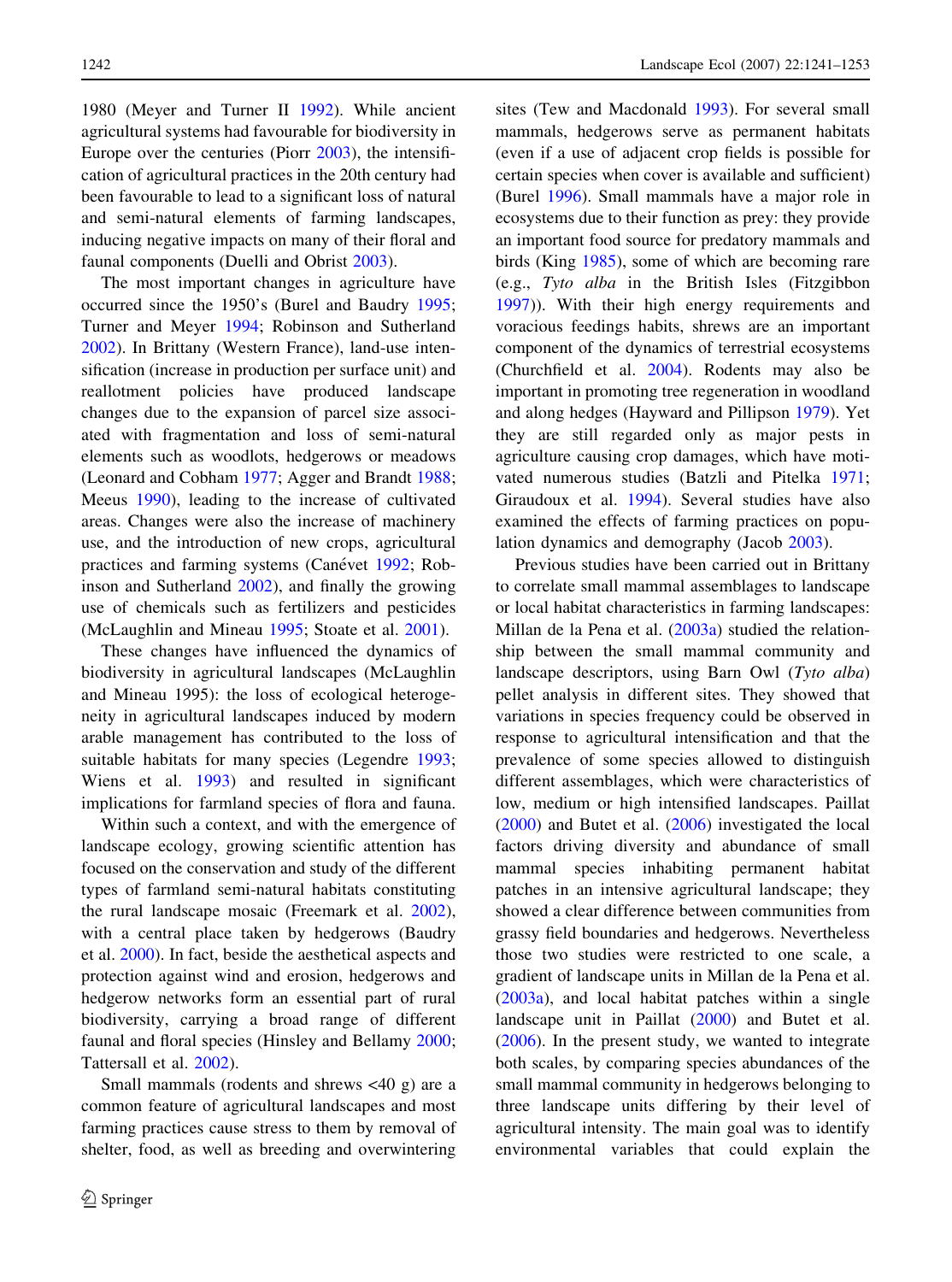observed differences in species assemblages abundances among the hedges. As it is known that both landscape (Hansson [1977](#page-10-0); Barrett and Peles [1999\)](#page-10-0) and habitat (Bowman et al. [2001a, b](#page-10-0)) can influence composition of small mammal assemblages, we carried out a multi-scale study using environmental variables ranging from local habitat (structure and composition of the hedgerows) to hedgerows neighbourhoods (land cover and connectivity around hedges) and to landscape units (three sites).

#### Material and methods

#### Study area and trapping sites

The study took place in Brittany (department of Illeet-Vilaine), south of the Mont-Saint-Michel Bay  $(48°36'$  N,  $1°32'$  W, North-Western France). Three landscape units were chosen in a study area named "Site Atelier de Pleine-Fougères" were several studies have been conducted on different biological models (Burel et al. [2003](#page-10-0)) in response to agricultural intensification. We essentially based the delimitation of the units on landscape structure drawn from aerial photographs. We took into account the grain size of the field mosaic, the density of hedgerow network, and the relative abundance of grassland vs. cropland. The three chosen sites are known to form a gradient of agricultural land-use intensity and hedgerow network density (Table 1). The first landscape unit (BOC1) is locally called ''bocage'' (a landscape type that is common in Brittany, characterized by a dense hedgerow network). In BOC1, farming systems are exclusively oriented toward dairy production; 2/3 of the UAA (Used Agricultural Area) is covered by grasslands and fodder crops and milk cows predominate in the livestock. The second site, called BOC2, is also a ''bocage'', but the hedgerow network density is reduced. BOC2 is more intensified than BOC1: agriculture is mainly oriented toward mixed dairycattle and some crop production, with 1/3 of the UAA covered by grasslands and fodder crops. Finally, the third landscape unit, called POL, is a polder, reclaimed from the sea area (''polderisation'' was conducted in the site from 1851 to 1934) with a network of dykes with few hedgerows. It is highly intensified with 90% of the UAA being crop fields; agriculture is oriented toward cereals and vegetables production. The landscape unit areas are respectively 1,019 ha for BOC1, 1,659 ha for BOC2, and 2,544 ha for POL.

In each site, eight hedgerows were chosen among the network to become the sampling units for trapping small mammals. They were chosen to be as distant as possible from one another, with 600 m minimum distance between hedges in BOC1 and 700 m in BOC2 and POL.

In order to characterize the hedgerows, we extracted environmental variables at three scales (Table [2](#page-3-0)):

(1) The first scale is that of the local habitat. We measured local variables of structure and composition. For physical structure: width of the hedges (m), average height of the canopy (m),

| <b>Table 1</b> Characteristics of the three landscape units: structure (mean parcel size and connectivity) and composition (proportion of |  |  |  |
|-------------------------------------------------------------------------------------------------------------------------------------------|--|--|--|
| the land covered by grasslands and crop fields, corn, vegetables and cereals)                                                             |  |  |  |

|                         | Landscape unit |                  |      |  |  |  |
|-------------------------|----------------|------------------|------|--|--|--|
|                         | BOC1           | BOC <sub>2</sub> | POL  |  |  |  |
| Mean parcel size (ha)   | 0.65           | 1.08             | 2.54 |  |  |  |
| Connectivity            |                |                  |      |  |  |  |
| Wood density $(m^2/ha)$ | 98             | 48               | 12   |  |  |  |
| Hedgerow density (m/ha) | 803            | 424              | 13   |  |  |  |
| Land-cover              |                |                  |      |  |  |  |
| % Grasslands            | 63.7           | 38.2             | 8.9  |  |  |  |
| % Crop fields           | 36.3           | 63.8             | 91.1 |  |  |  |
| $%$ Corn                | 20.9           | 32.8             | 22.9 |  |  |  |
| % Vegetables            | 0.2            | 0.6              | 35.6 |  |  |  |
| % Cereals               | 15.2           | 30.4             | 32.6 |  |  |  |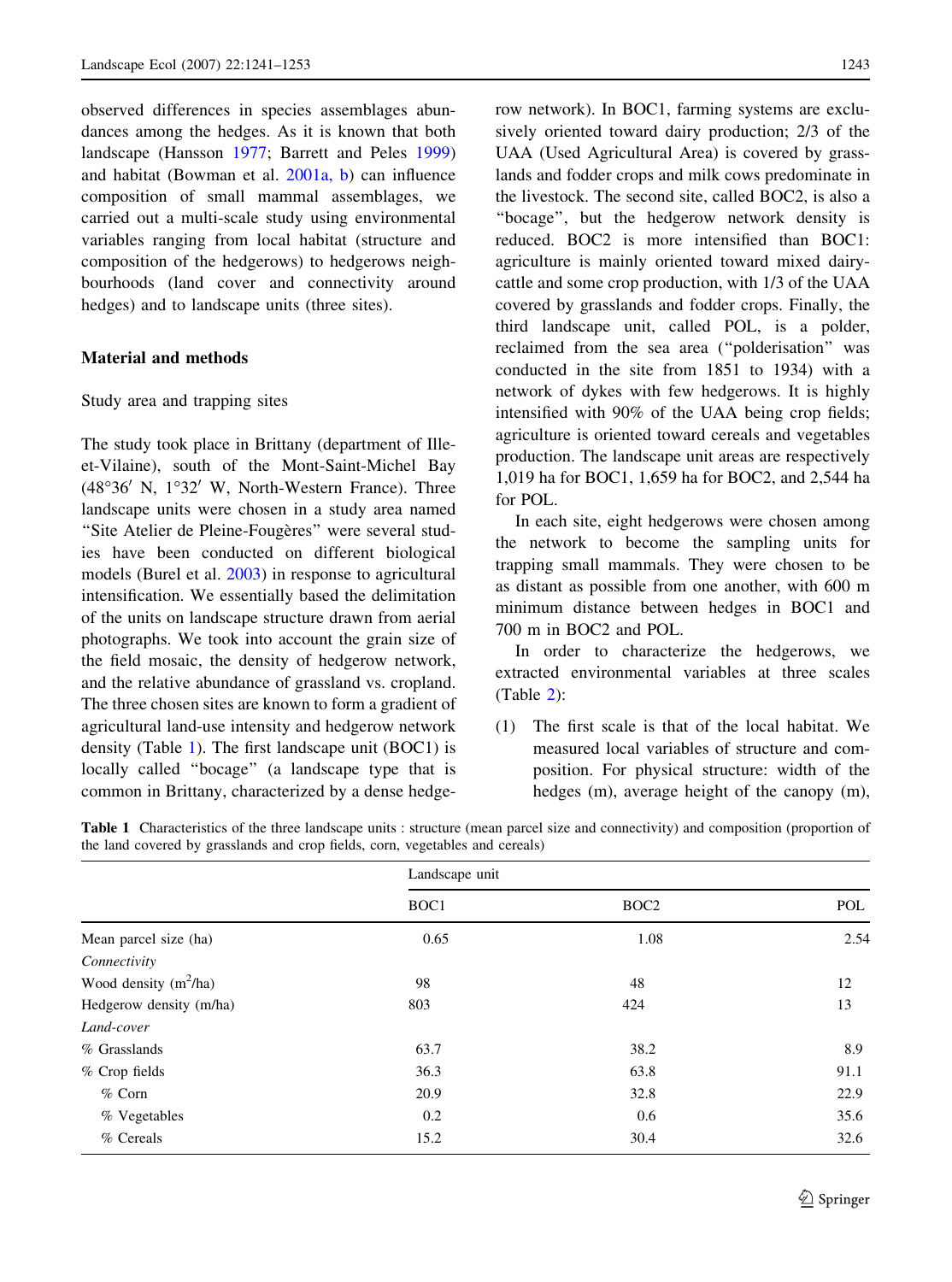| Scale<br>Hedges | Local habitat  |            |                  |             |                |                | 300 m window |          |       |       |                                                                          |        |                  |
|-----------------|----------------|------------|------------------|-------------|----------------|----------------|--------------|----------|-------|-------|--------------------------------------------------------------------------|--------|------------------|
|                 | Structure      |            |                  | Composition |                |                |              |          |       |       | wood $(\%)$ grass $(\%)$ corn $(\%)$ cere $(\%)$ veg $(\%)$ hedge (m/ha) | Unit   |                  |
|                 | W              |            | ACH CTL          |             | HR SR TR       |                |              |          |       |       |                                                                          |        |                  |
| $B1-1$          | 2.3            | $\sqrt{5}$ | $\boldsymbol{0}$ | 11          | $\mathbf{1}$   | $\mathbf{0}$   | 3.12         | 41.66    | 28.36 | 26.86 | 0.00                                                                     | 112.79 | BOC1             |
| $B1-2$          | 5              | 17         | 5                | 32          | $\mathbf{1}$   | $\overline{c}$ | 21.64        | 64.41    | 11.17 | 2.79  | 0.00                                                                     | 85.56  |                  |
| $B1-3$          | 8              | 16         | 5                | 17          | $\overline{c}$ | $\overline{c}$ | 3.33         | 64.83    | 21.03 | 10.82 | 0.00                                                                     | 124.71 |                  |
| $B1-4$          | 3              | 15         | 4                | 13          | $\mathbf{0}$   | $\overline{c}$ | 6.82         | 50.89    | 22.99 | 19.29 | 0.00                                                                     | 113.19 |                  |
| $B1-5$          | 4.5            | 20         | 4                | 9           | 8              | $\overline{c}$ | 7.89         | 59.44    | 15.93 | 16.74 | 0.00                                                                     | 80.70  |                  |
| $B1-6$          | 3              | 18         | 3                | 15          | 3              | 3              | 13.49        | 49.93    | 18.32 | 17.51 | 0.75                                                                     | 123.77 |                  |
| $B1-7$          | 4.5            | 15         | 3                | 19          | $\mathbf{1}$   | 2              | 7.44         | 66.55    | 22.00 | 3.56  | 0.44                                                                     | 108.16 |                  |
| $B1-8$          | 4.3            | 15         | 4                | 15          | $\overline{4}$ | $\mathbf{1}$   | 4.73         | 52.51    | 21.60 | 21.16 | 0.00                                                                     | 130.43 |                  |
| $B2-1$          | 2              | 15         | 2                | 24          | 2              | $\mathbf{1}$   | 9.12         | 34.37    | 22.58 | 33.93 | 0.00                                                                     | 71.23  | BOC <sub>2</sub> |
| $B2-2$          | $\overline{c}$ | 12         | 2                | 15          | $\mathbf{2}$   | $\mathbf{1}$   | 1.09         | 11.60    | 56.36 | 30.94 | 0.00                                                                     | 25.08  |                  |
| $B2-3$          | 5              | 8          | 4                | 14          | 5              | $\mathbf{0}$   | 2.95         | 36.50    | 34.66 | 25.89 | 0.00                                                                     | 60.10  |                  |
| $B2-4$          | 8.5            | 12         | 5                | 16          | $\overline{7}$ | $\overline{c}$ | 0.00         | 23.43    | 27.26 | 49.30 | 0.00                                                                     | 39.81  |                  |
| $B2-5$          | 3              | 12         | 5                | 48          | 10             | 3              | 0.33         | 40.05    | 37.14 | 21.85 | 0.62                                                                     | 72.61  |                  |
| $B2-6$          | 2.7            | 12         | 3                | 16          | $\overline{4}$ | $\overline{c}$ | 0.34         | 40.51    | 36.30 | 22.52 | 0.34                                                                     | 56.57  |                  |
| $B2-7$          | 9              | 5          | 3                | 21          | 3              | $\mathbf{1}$   | 0.23         | 22.44    | 27.68 | 49.65 | $0.00\,$                                                                 | 38.56  |                  |
| $B2-8$          | $\overline{4}$ | 20         | 4                | 24          | $\mathbf{2}$   | $\mathbf{1}$   | 13.23        | 48.20    | 26.47 | 8.36  | 3.73                                                                     | 66.01  |                  |
| $P-1$           | 2.6            | 5          | $\boldsymbol{0}$ | 9           | $\mathbf{2}$   | $\mathbf{0}$   | 0.00         | 14.61    | 25.55 | 27.41 | 32.43                                                                    | 28.90  | POL              |
| $P-2$           | $20\,$         | 20         | 5                | 13          | $\sqrt{2}$     | $\overline{c}$ | 0.00         | $0.00\,$ | 33.40 | 25.97 | 40.62                                                                    | 27.98  |                  |
| $P-3$           | 9.5            | 30         | 5                | 10          | 3              | $\overline{c}$ | 0.00         | 42.39    | 10.10 | 17.79 | 29.72                                                                    | 12.66  |                  |
| $P-4$           | 2.5            | 15         | 5                | 17          | $\sqrt{2}$     | $\overline{c}$ | 0.00         | 29.20    | 26.00 | 5.72  | 39.07                                                                    | 28.98  |                  |
| $P-5$           | 3.7            | 12         | 5                | 12          | $\mathbf{1}$   | 2              | 0.00         | 20.05    | 16.01 | 16.50 | 47.44                                                                    | 17.42  |                  |
| $P-6$           | $\tau$         | 12         | $\mathbf{1}$     | 16          | $\sqrt{2}$     | $\mathbf{1}$   | 0.00         | 7.51     | 32.68 | 11.29 | 48.51                                                                    | 8.16   |                  |
| $P-7$           | 6              | 10         | $\boldsymbol{0}$ | 16          | 3              | $\mathbf{0}$   | $0.00\,$     | 7.74     | 27.33 | 15.67 | 49.26                                                                    | 20.00  |                  |
| $P-8$           | 22             | 20         | 5                | 24          | $\mathbf{1}$   | 3              | 1.85         | 3.98     | 36.49 | 14.46 | 43.22                                                                    | 34.39  |                  |

<span id="page-3-0"></span>Table 2 Characterization of the 24 sampled hedgerows at three scale, local habitat structure and composition, land-cover in a 300 m window and landscape unit

W, width (m); ACH, average height of canopy (m); CTL, cover tree layer (from 0 to 5 :  $0 = 0\%$ ,  $1 = 1-10\%$ ,  $2 = 10-25\%$ ,  $3 = 25-10\%$ 50%, 4 = 50–75%, 5 = >75%). HR, herbaceous species richness; SR, shrub species richness; TR, tree species richness. Wood, % of wood; grass, % of grassland; corn, % of corn; cere, % of cereals; veg, % of vegetables; hedge, hedgerow network density in the 300 m window around each hedge

and cover of the tree layer (index from 0 to 5). For vegetation composition, we made an extensive survey of the plant species present in the three layers (herbaceous, shrub and tree layer) of each sampled hedgerow. We then calculated herbaceous, shrub, and tree species richness indices.

(2) The second scale was a land-cover neighbourhood window around each sampled hedge. The size of the window was chosen to be 300 m, which corresponds to the capacity of instantaneous movement of the most abundant species in the small mammal community, the wood mouse (Apodemus sylvaticus) (Szacki and Liro

[1991](#page-11-0)). We used a Geographic Information System to determine the percentage of vegetables, corn, cereals, grasslands and woods, and the density of hedgerows in the 300 m windows.

(3) The third scale is the landscape unit scale. The variables (binary) are consequently BOC1, BOC2 and POL.

Small mammal sampling method

We conducted seven trapping sessions (April, May, June–July, August, September, October and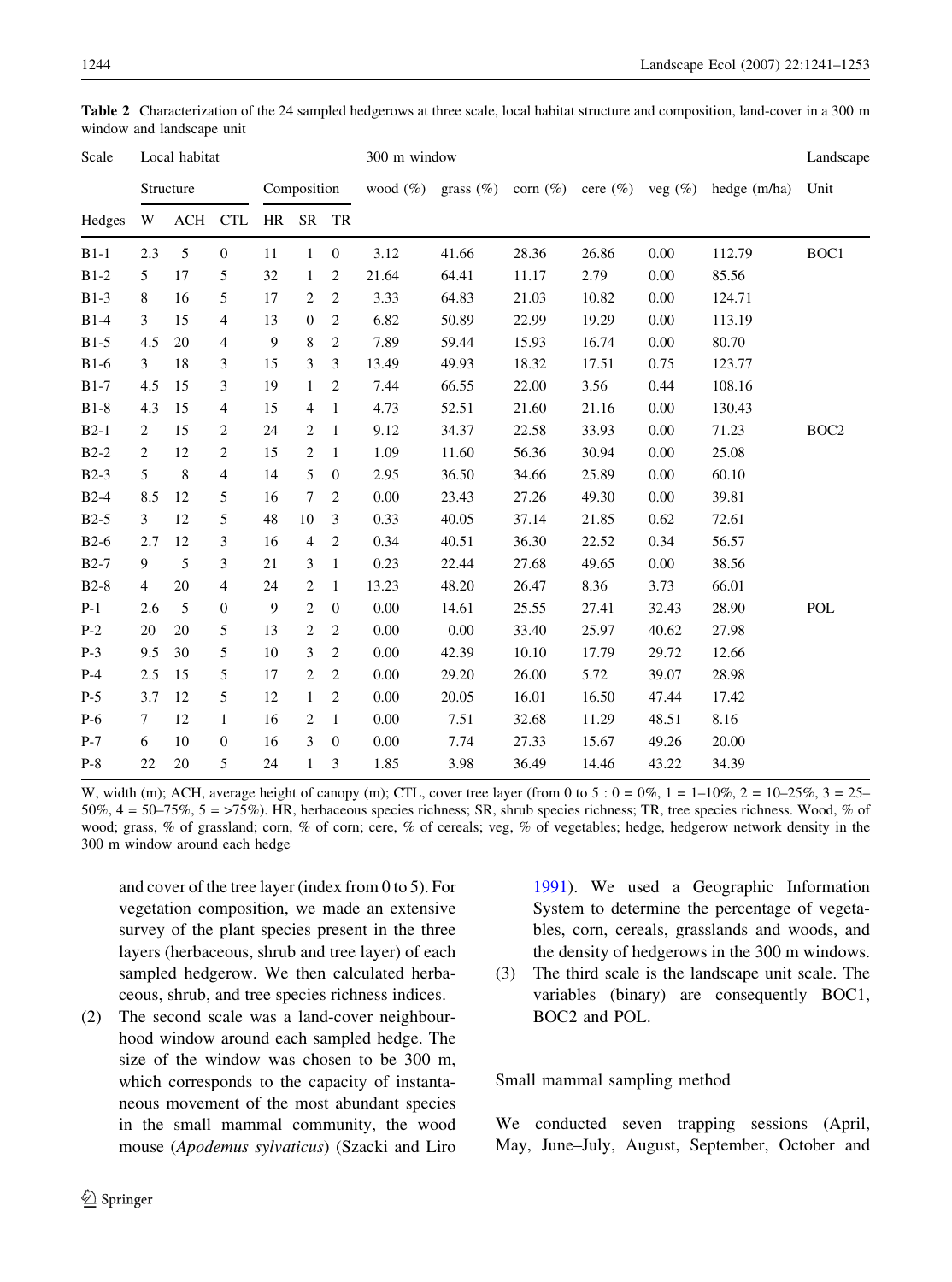February) in each of the 24 sampled hedgerows. For each of the seven trapping sessions, 7 days were necessary to sample all 24 hedgerows (in random order) so we can consider that the hedges were sampled simultaneously (dates of first trapping day for each session: 2003: 01/04, 13/05, 26/06, 07/08, 11/09, 21/10, 2004: 15/02).

We used a standardized method (Spitz et al. [1974\)](#page-11-0) consisting of a 100 m line of 34 baited (wheat floor and margarine mixture and a piece of apple) livetraps placed every 3 m and checked at dawn twice, that is, 24 and 48 h after installation (two trap-nights). Individuals captured at 24 h were temporarily marked (colour mark on the tail) to avoid considering them twice if recaptured at 48 h. Trapping is the most common method used to study small mammals (Gurnell and Flowerdew [1990\)](#page-10-0). It has been successfully used to detect patterns of richness, composition and abundance of small mammal communities through ecological gradients (Yu [1996\)](#page-12-0). Live trapping is a powerful technique with which to carry out monitoring for multiple species (Flowerdew et al. [2004\)](#page-10-0). We used INRA live traps, a French model of live-trap, that are known to be very efficient in catching both shrews and rodents. To fulfil our objectives, comparison of sampling units was more important than comparing species abundances. The total number of individuals trapped with this method (excluding recaptures at 48 h) was used as an index of abundance for each species (Hansson [1967\)](#page-10-0).

Eight species (rodents and shrews) were captured during the whole year of trapping. There were four rodents species: Apodemus sylvaticus (Wood mouse, As) (Linné 1758), Clethrionomys glareolus (Bank vole, Cg) (Schreber 1780), Microtus agrestis (Field vole, Mag) (Linné 1761), Microtus subterraneus (Common pine vole, Ms) (de Sélys-Longchamps 1836), and four shrew species: Crocidura russula (White-toothed shrew, Cr) (Hermann 1780), Neomys fodiens (Aquatic shrew, Nf) (Pennant 1771), Sorex coronatus (Common shrew, Sc) (Millet 1828), Sorex minutus (Pigmy shrew, Sm) (Linné 1766).

#### Data analysis

Species richness (S) and Shannon index of diversity (H') were computed for each hedgerow and for each site (Shannon and Weiner [1949](#page-11-0); Magurran [1988\)](#page-11-0) using the Ecolostat program (Guillory [1999](#page-10-0)). Species abundances were expressed by total capture, without any correction, because the trapping effort was strictly the same for each trapping unit.

Discriminant analysis (Rao [1948](#page-11-0)) was computed on the table of Hellinger-transformed species abundances in the 24 hedgerows to highlight inter-site variability. This was computed using ADE-4 Soft-ware <sup>TM</sup> (Thioulouse et al. [1997](#page-12-0)).

Multivariate analyses were performed using the R statistical language (R 2.0.1, R Development Core Team [2005](#page-12-0)). Species abundance data were Hellingertransformed to make them amenable for principal component analysis (PCA) and canonical redundancy analysis (RDA) (see Legendre and Gallagher [2001](#page-11-0)). The choice of the use of PCA and RDA for analysing our data was tested using Detrended Correspondence Analysis (DCA) (see Hill and Gauch [1980](#page-11-0)), using Canoco Software (Ter Braak and Smilauer [1998](#page-12-0)). PCA and RDA were computed using the "rda" function of the ''vegan'' library (Oksanen et al. [2005](#page-11-0)). Variation partitioning was computed using a function written by Pierre Legendre in the R language, and now incorporated into the ''vegan'' library. A Venn diagram was made to present the variation partitioning. Variables used in the Variation Partitioning analysis were selected using Redundancy Analysis with forward selection for each group of variables (R statistical language).

The Minitab Software  $<sup>TM</sup>$  (version 13.31) was used</sup> to perform regression analyses in order to link the coordinates of the 24 hedgerows on the first RDA axis with the total abundance of the species (sum over the seven trapping sessions).

#### Results

During the 11,424 trap-nights, a total of 1,379 animals were captured during the whole year of trapping: 1,191 (86%) were rodents and 188 (14%) were shrews. Total species abundances in each hedgerow are given in Table [3](#page-5-0).

A discriminant analysis was performed to highlight inter-site variability: inter-site inertia was significant ( $P = 0.006$ ) and accounted for 18% of total variation in small mammal species abundances which permits us to make inter-site comparisons (Michel et al. [2006\)](#page-11-0). The total and mean number of captures in hedgerows of BOC1 and BOC2 are quite similar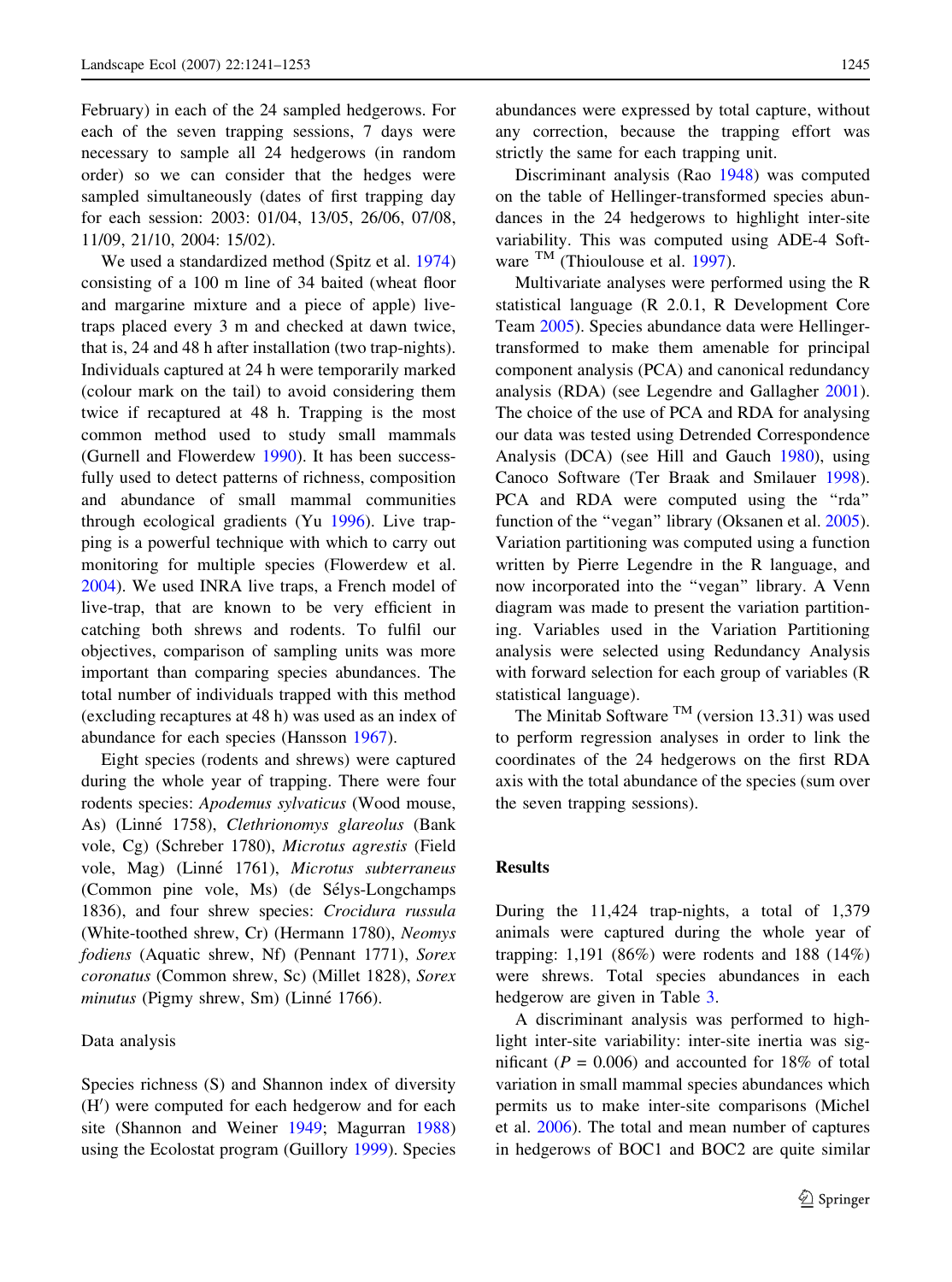<span id="page-5-0"></span>

| Hegdes        | As  | Cg                       | Ma               | Ms               | Cr               | Nf               | Sc               | Sm               | Total | Mean               | S                        | $\mathbf{H}^{\prime}$ |
|---------------|-----|--------------------------|------------------|------------------|------------------|------------------|------------------|------------------|-------|--------------------|--------------------------|-----------------------|
| $BOC1-1$      | 12  | $\boldsymbol{0}$         | $\mathbf{1}$     | 13               | $\overline{7}$   | $\boldsymbol{0}$ | $\boldsymbol{7}$ | 4                | 44    |                    | 6                        | 2.313                 |
| <b>BOC1-2</b> | 30  | 4                        | $\boldsymbol{0}$ | $\mathbf{1}$     | $\boldsymbol{0}$ | 1                | 5                | $\boldsymbol{0}$ | 41    |                    | 5                        | 1.289                 |
| BOC1-3        | 10  | 3                        | $\mathbf{1}$     | $\boldsymbol{0}$ | $\mathbf{0}$     | $\overline{0}$   | 1                | $\mathbf{1}$     | 16    |                    | 5                        | 1.627                 |
| <b>BOC1-4</b> | 28  | 3                        | $\boldsymbol{0}$ | $\boldsymbol{0}$ | $\overline{2}$   | $\mathbf{0}$     | $\overline{2}$   | 3                | 38    |                    | 5                        | 1.350                 |
| $BOC1-5$      | 23  | 8                        | $\mathbf{1}$     | $\boldsymbol{0}$ | $\overline{2}$   | $\overline{0}$   | $\overline{c}$   | 5                | 41    |                    | 6                        | 1.854                 |
| <b>BOC1-6</b> | 45  | 10                       | 3                | $\sqrt{2}$       | $\overline{0}$   | $\mathbf{0}$     | $\mathbf{1}$     | $\mathbf{1}$     | 62    |                    | 6                        | 1.323                 |
| <b>BOC1-7</b> | 60  | 6                        | $\boldsymbol{0}$ | $\mathfrak{Z}$   | $\overline{2}$   | $\mathbf{0}$     | 3                | $\mathbf{1}$     | 75    |                    | 6                        | 1.143                 |
| $BOC1-8$      | 41  | 3                        | $\overline{c}$   | $\boldsymbol{0}$ | 5                | $\boldsymbol{0}$ | $\overline{4}$   | $\mathbf{1}$     | 56    |                    | 6                        | 1.414                 |
| Site BOC1     | 249 | 37                       | 8                | 19               | 18               | $\mathbf{1}$     | 25               | 16               | 373   | 46.62 $(\pm 6.28)$ | 8                        | 1.75                  |
| $BOC2-1$      | 11  | $\boldsymbol{0}$         | $\boldsymbol{0}$ | $\overline{4}$   | $\boldsymbol{0}$ | $\boldsymbol{0}$ | $\overline{4}$   | $\mathbf{1}$     | 21    |                    | $\overline{4}$           | 1.619                 |
| <b>BOC2-2</b> | 32  | $\boldsymbol{0}$         | $\boldsymbol{0}$ | $\boldsymbol{0}$ | $\overline{7}$   | $\boldsymbol{0}$ | $\mathbf{1}$     | $\mathbf{1}$     | 41    |                    | $\overline{\mathcal{L}}$ | 0.976                 |
| <b>BOC2-3</b> | 30  | 3                        | $\boldsymbol{0}$ | $\mathbf{1}$     | 8                | $\overline{c}$   | 5                | 2                | 51    |                    | 7                        | 1.916                 |
| <b>BOC2-4</b> | 33  | 22                       | $\mathbf{1}$     | $\boldsymbol{0}$ | 1                | $\mathbf{0}$     | $\overline{c}$   | 3                | 62    |                    | 6                        | 1.578                 |
| <b>BOC2-5</b> | 49  | $\overline{\mathcal{L}}$ | $\boldsymbol{0}$ | $\mathbf{1}$     | $\boldsymbol{0}$ | $\boldsymbol{0}$ | 9                | 2                | 65    |                    | 5                        | 1.197                 |
| <b>BOC2-6</b> | 20  | 4                        | $\mathbf{1}$     | $\boldsymbol{0}$ | 8                | $\overline{0}$   | 4                | $\boldsymbol{0}$ | 37    |                    | 5                        | 1.792                 |
| <b>BOC2-7</b> | 25  | 23                       | $\mathbf{1}$     | $\overline{c}$   | $\overline{4}$   | $\boldsymbol{0}$ | $\overline{c}$   | 2                | 59    |                    | 7                        | 1.914                 |
| <b>BOC2-8</b> | 28  | $\overline{c}$           | $\sqrt{2}$       | $\boldsymbol{0}$ | 7                | $\mathbf{0}$     | 11               | $\overline{4}$   | 54    |                    | 6                        | 1.971                 |
| Site BOC2     | 228 | 58                       | 5                | $\,$ 8 $\,$      | 35               | $\overline{c}$   | 38               | 15               | 389   | 48.62 $(\pm 5.35)$ | 8                        | 1.92                  |
| $POL-1$       | 30  | 6                        | $\boldsymbol{0}$ | $\mathfrak{Z}$   | $\overline{4}$   | $\mathbf{0}$     | $\boldsymbol{7}$ | $\mathbf{1}$     | 50    |                    | 6                        | 1.868                 |
| $POL-2$       | 66  | 32                       | $\boldsymbol{0}$ | $\mathfrak z$    | $\overline{c}$   | $\mathbf{0}$     | 2                | $\mathbf{0}$     | 105   |                    | 5                        | 1.308                 |
| POL-3         | 63  | $22\,$                   | $\boldsymbol{0}$ | 5                | $\overline{0}$   | $\mathbf{0}$     | 3                | $\mathbf{0}$     | 93    |                    | $\overline{\mathcal{L}}$ | 1.259                 |
| POL-4         | 46  | 45                       | $\boldsymbol{0}$ | $\boldsymbol{0}$ | 8                | $\boldsymbol{0}$ | 3                | 1                | 103   |                    | 5                        | 1.541                 |
| POL-5         | 32  | 10                       | $\boldsymbol{0}$ | 4                | $\mathbf{1}$     | $\mathbf{0}$     | $\mathbf{1}$     | $\boldsymbol{0}$ | 43    |                    | 5                        | 1.482                 |
| POL-6         | 74  | 8                        | $\boldsymbol{0}$ | $\boldsymbol{0}$ | 3                | $\overline{0}$   | $\mathbf{0}$     | $\boldsymbol{0}$ | 85    |                    | 3                        | 0.665                 |
| POL-7         | 49  | 3                        | $\boldsymbol{0}$ | $\boldsymbol{0}$ | $\overline{c}$   | $\boldsymbol{0}$ | $\boldsymbol{0}$ | $\boldsymbol{0}$ | 54    |                    | 3                        | 0.535                 |
| POL-8         | 26  | 51                       | $\mathbf{1}$     | $\boldsymbol{0}$ | $\overline{0}$   | $\mathbf{0}$     | $\boldsymbol{0}$ | $\boldsymbol{0}$ | 78    |                    | 3                        | 1.010                 |
| Site POL      | 386 | 177                      | $\mathbf{1}$     | 15               | 20               | $\boldsymbol{0}$ | 16               | 2                | 617   | $77.12*(\pm 8.27)$ | 7                        | $1.41**$              |

Species codes (columns) are given in the Materials and methods. Total number of captures. mean number of captures. species richness (S) and Shannon's diversity (H') of the small mammal communities of the three sites are also given. \* Significant difference among abundances (mean number of captures) using the Mann–Whitney U–test  $(P < 0.05)$ . \*\* Significant difference among diversities (H') of the three sites using Hutcheson's test ( $P < 0.01$ )

whereas they are significantly higher in POL. Eight species were found in BOC1 and BOC2 but only seven in POL, due to the absence of the aquatic shrew Nf (Neomys fodiens). Only one individual of Nf was found in BOC1 and only two in BOC2, so the difference in total species richness is negligible among sites. The Shannon diversity index is the lowest in POL due to differences in species abundances among sites; the two main species, As (Apodemus sylvaticus) and Cg (Clethrionomys glareolus), were much more abundant in the Polder site. Whatever the sampling site, the dominant species was

the wood mouse, Apodemus sylvaticus (As), which represented 67% of the total number of captures in BOC1, 59% in BOC2 and 63% in POL. The bank vole, Clethrionomys glareolus (Cg), was also well represented, particularly in POL with 29% of the total number of captures whereas it was only 10% and 15% in BOC1 and BOC2 respectively. The six other species were much more rare, always showing abundances smaller than 10%. We can note that, using a very simple index of trophic level (Contoli [1981\)](#page-10-0), the percentage of Soricidae (shrews) is 16% in BOC1, 23% in BOC2 and 6% in POL.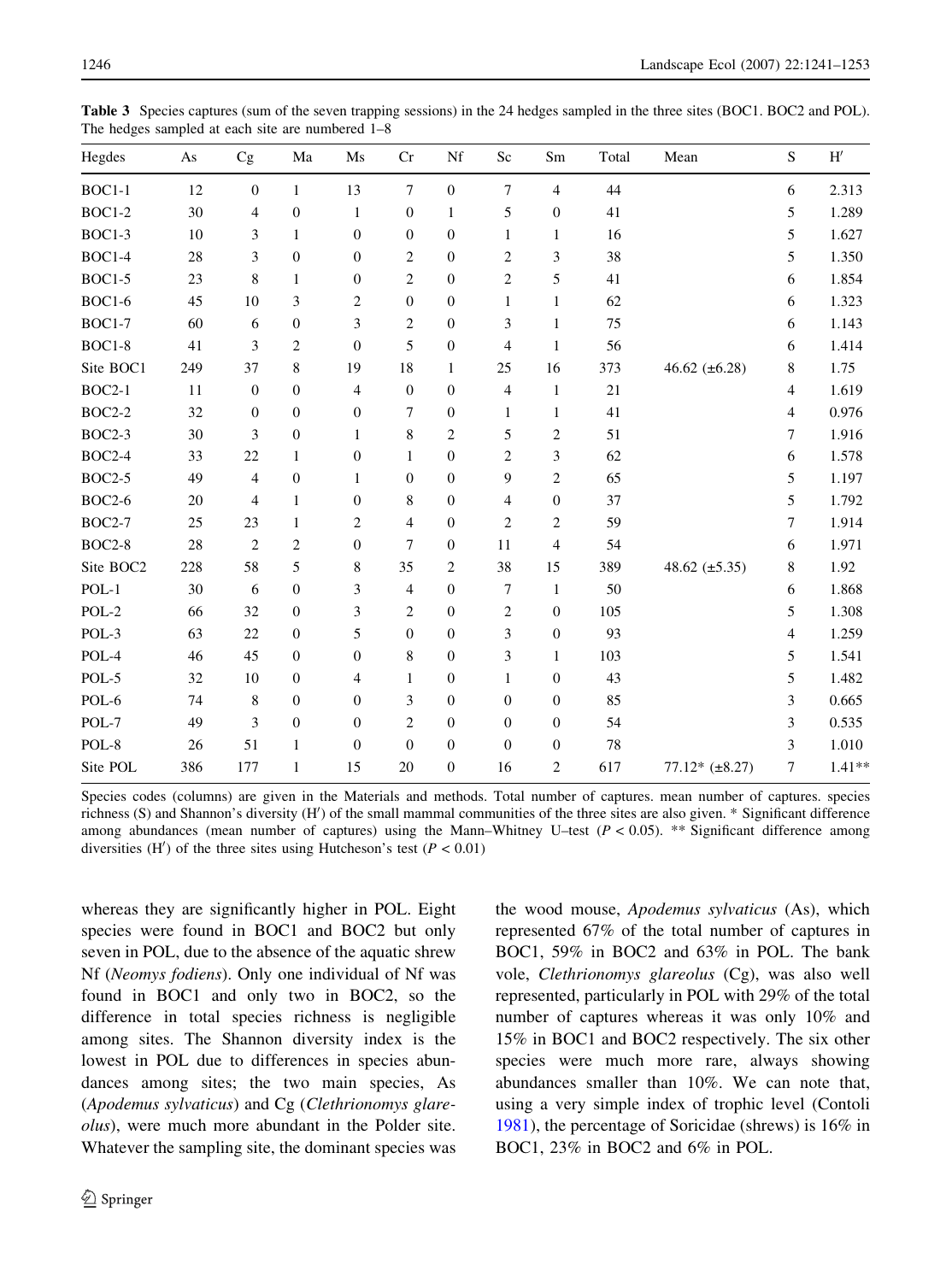<span id="page-6-0"></span>A principal component analysis (PCA) was performed on the Hellinger-transformed small mammal species abundances in the 24 hedgerows. The first principal component axis accounted for 42% of the variation in total species abundance. We used that axis as a global index of differentiation in community composition and plotted the values of the hedges along that axis on a map of the hedges (Fig. 1). In this representation, black squares (positive values) are opposed to white squares (negative values) in first PC axis values. The POL site (great majority of white squares) is opposed to the two bocages sites (majority of black squares). This figure especially highlights intra-site variability: species abundance profiles may differ greatly among hedgerows within a site, whereas hedgerows from different sites could exhibit close assemblages.

To identify the environmental variables that could explain the differences in species abundances among hedgerows, we performed a canonical redundancy analysis (RDA) of the Hellinger-transformed species abundance data constrained by the three groups of scale variables (habitat, land-cover and landscape

unit). The RDA biplot showing the species and the three groups of environmental variables is presented (Fig. 2). The first canonical axis shows a clear opposition between (left) hedgerows adjacent to a high proportion of grasslands and woods and surrounded by a high density of hedges (most were BOC1 and BOC2 hedgerows), and, to the right, the largest and tallest hedgerows with a greater tree species richness, and surrounded by a high proportion of vegetable crops (most of them were POL hedgerows). Individual species are also associated with particular variables: the bank vole (Cg, Clethrionomys glareolus) is associated with hedgerows of great size (wide and high) and with high tree richness and cover from the POL site. The two Soricidae species, the common shrew (Sc, Sorex coronatus) and the pygmy shrew (Sm, Sorex minutus) are opposite to Cg along the first canonical axis; they are closely associated with BOC1 and BOC2 and with a neighbourhood of grasslands, woods, and hedgerows. The abundance of the white-toothed shrew (Cr, Crocidura russula) is correlated to the proportion of corn around the hedgerows. The common pine vole



Fig. 1 Map of the 24 sampled hedgerows. The size of the squares represent their values on the first principal component (which accounts for 42% of total variation) of the Hellingertransformed small mammal species abundance data; open squares: negative values; black squares: positive values



Fig. 2 Triplot of the species (squares), sites (small circles) and environmental variables on the two first canonical axis of the redundancy analysis ordination (Hellinger-transformed species abundance data constrained by the multi-scale environmental variables). Symbols of the variables: Habitat variables: W, width; AH, average height of the canopy; CTL, cover of the tree layer; TS, tree species richness; SS, shrub species richness; HS, herbaceous species richness. Land-cover variables: veg, % vegetables; corn, % corn; cere, % cereals; grass, % grasslands; wood, % woods; hedges, density of hedges. Landscape-Unit: BOC1: BOC1 site; BOC2: BOC2 site; POL: POL site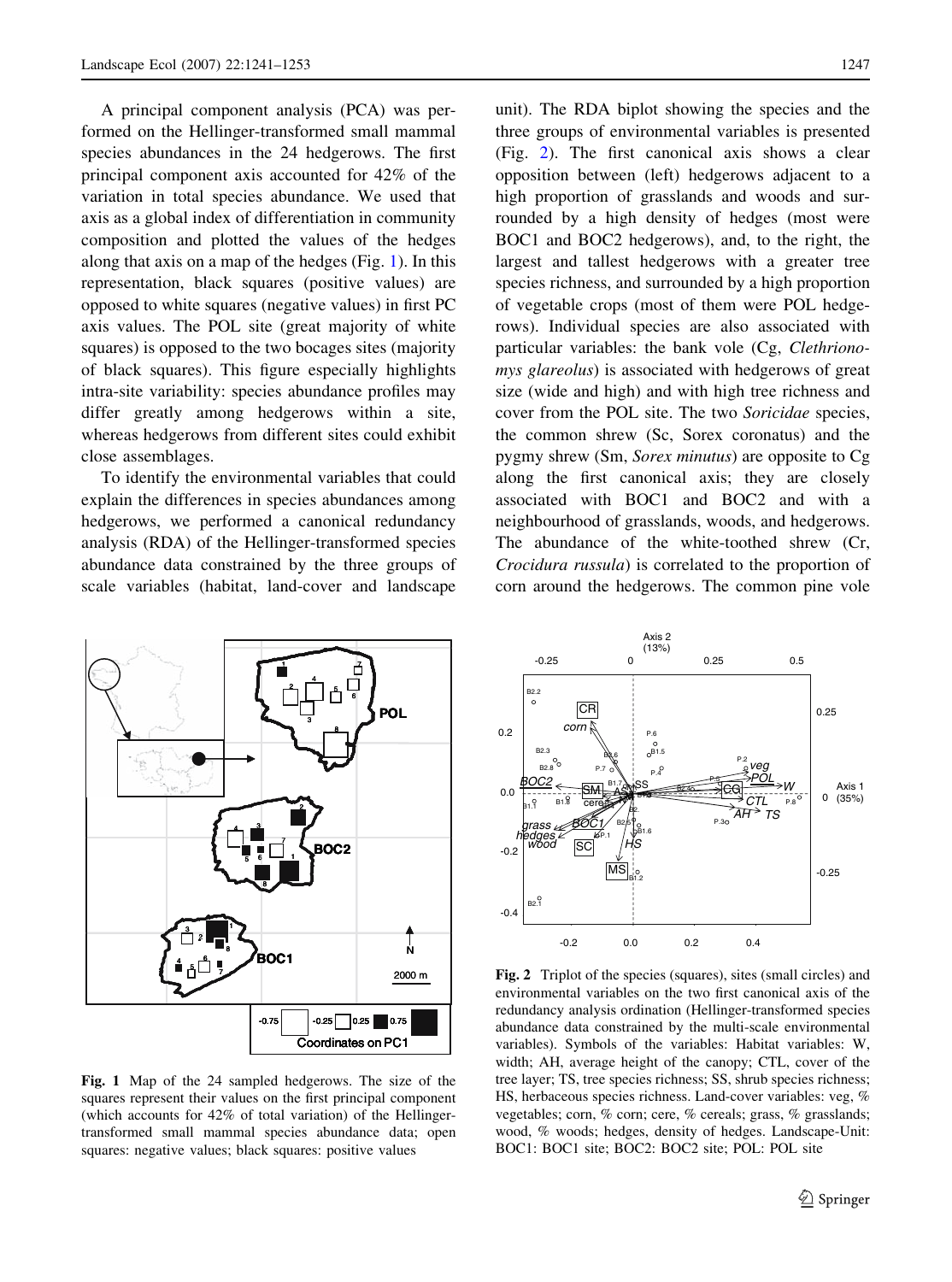(Ms, Microtus subterraneus) is associated with hedgerows with high herbaceous species richness. The wood mouse (As, Apodemus sylvaticus, which is the dominant species at all three sites), the field vole (Mag, Microtus agrestis) and the aquatic shrew (Nf, Neomys fodiens) are not associated with any particular environmental variable.

The coordinates of the 24 sampled hedgerows along the first RDA axis can be linked to the species abundances (Fig. 3). Along the gradient defined by the first axis, we observe a significant increase of Clethrionmys glareolus  $(Cg, P < 0.001)$ , and a significant decrease of Crocidura russula (Cr,



Fig. 3 Relation between the total abundances (sum over all trapping sessions) of Cg (Clethrionomys glareolus), Cr (Crocidura russula), and Sc (Sorex coronatus) and the coordinates of the hedgerows along the 1st axis of the canonical redundancy analysis ordination (RDA Fig. 2)

 $P = 0.007$ ) and *Sorex coronatus* (Sc,  $P = 0.02$ ). The dominant species, Apodemus sylvaticus shows no significant tendency at the 5% significance level like the other four species (not shown).

To identify the more important explanatory variables and arrange them in a hierarchy, we performed separate redundancy analyses for each group of variables (the habitat variables, then the land-cover variables, and finally the landscape unit variables) with forward selection method. This selection gave as significant variables the hedge width and tree species richness (habitat group), the percentage of vegetables (land-cover group), and the site POL (landscape unit group). Then, using only the selected variables, we performed a variation partitioning analysis (Borcard et al. [1992](#page-10-0); Borcard and Legendre [1994](#page-10-0)). Graphical representation (Venn diagram) of the results is given in Fig. 4. The two habitat variables explain the greater part of the variation in small mammal community composition (24.7%, adjusted R-square) whereas land-cover and the landscape unit POL totally overlap and account for less variation (13.2%, adjusted R-square). 6.4% (adjusted R-square) of the variation is common to the three groups of variables.

#### **Discussion**

This study reveals that small mammal species assemblages exhibit spatial variability among hedgerows of three contrasted farming landscapes. Differences were observed on small mammal abundance



Fig. 4 Venn diagram partitioning the variation of the small mammal community composition between forward-selected environmental variables of habitat, land-cover and. landscape units. The reported values are adjusted canonical R-squares. The circle for land-cover and landscape unit totally overlap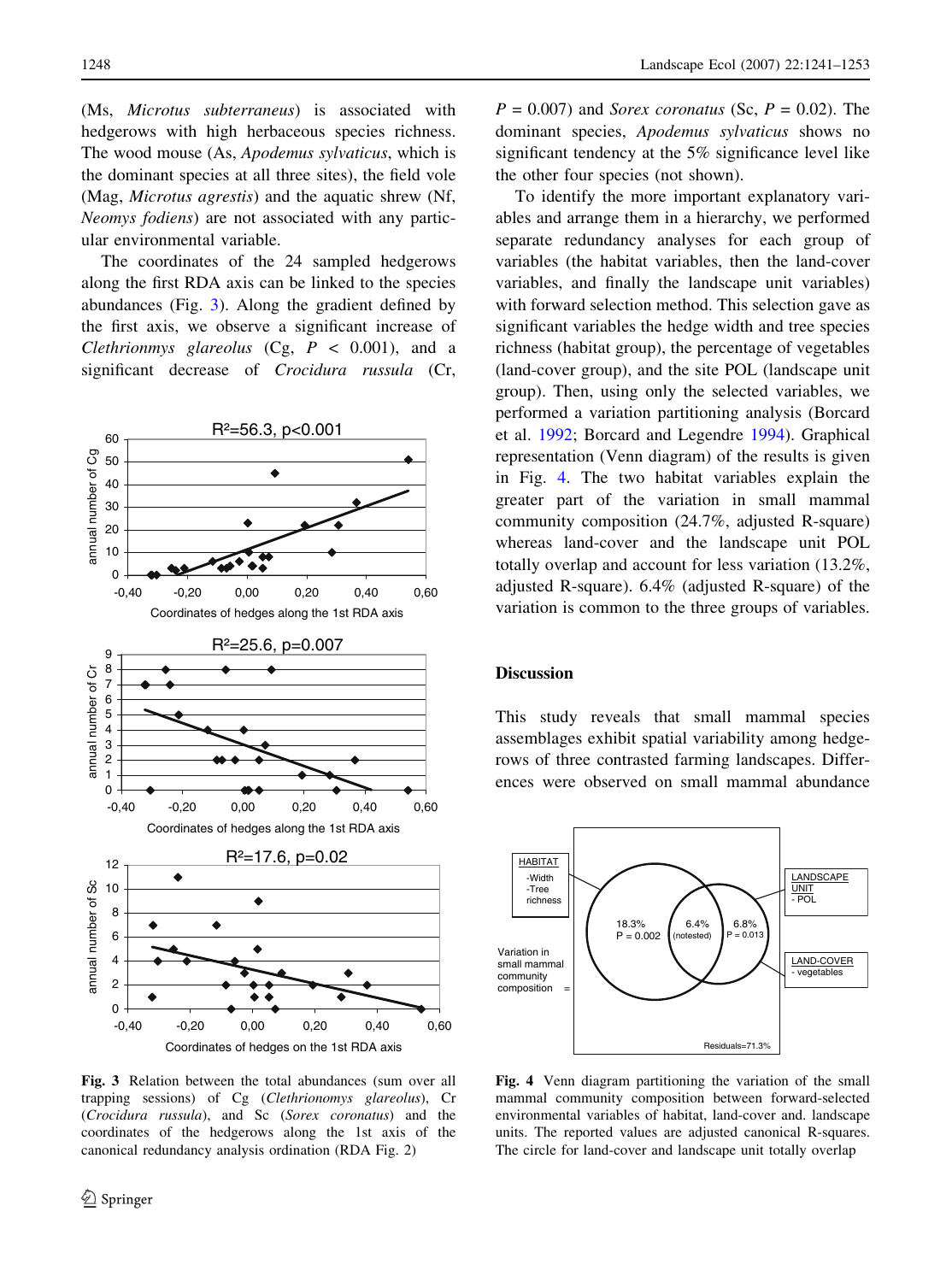and diversity among the three sites, showing a major difference between the most intensified site, POL, and the two other sites, BOC1 (slightly intensified) and BOC2 (moderately intensified). In POL, we observed the highest local small mammal abundance and the lowest diversity. A greater simplicity in communities (low diversity) is often linked to greater abundance amplitudes (Salamolard et al. [2000](#page-11-0)). Small mammals are a group of species where landscape configuration has been thought to strongly influence population dynamics (Hansson [1977;](#page-10-0) Barrett and Peles [1999\)](#page-10-0). Raoul et al. [\(2001](#page-11-0)) showed that the stability of small mammals could be influenced by the proportion of grasslands in the landscape. Bowman et al. [\(2001a, b](#page-10-0)) also found that landscape context was related to the abundance of several species. Generally, in farming landscapes, loss of diversity is observed with agricultural intensification; Millan de la Pena et al. [\(2003a\)](#page-11-0) found similar results in a gradient of twelve sites differing by their level of agricultural intensification: species assemblages were different among sites, with a reduction of diversity with intensification. Moreover, isolated patches of habitat (this is the case in POL) usually contain fewer species than do less isolated patches because of increased extinction rates or decreased colonization rates (MacArthur and Wilson [1967;](#page-11-0) Rosenzweig [1995\)](#page-11-0).

But among-site variability only accounts for 18% of the total small mammal assemblages variation. Differences among hedgerows are much more important that differences among sites. A fundamental question in population and community ecology is: what factors determine the distribution and abundance of species within local regions. Here, the question is to know which environmental variables are predominant to explain differences in species abundances among hedgerows. In a same landscape unit, we show that geographically close hedgerows may exhibit very different patterns of species abundances. This is in accordance with the findings of Bowman et al. [\(2000](#page-10-0)) where small mammal populations can exhibit heterogeneous densities over relatively short distances, i.e., hundreds of meters (like in our sites). This suggests the contribution of local processes in addition to landscape processes. For example, Bryja and Zukal ([2000\)](#page-10-0) demonstrated in a same landscape, that the small mammal community in newly planted corridors was very different from fully developed windbreaks. Canova and Fasola [\(1991](#page-10-0)) also showed that community diversity was correlated with habitat structural diversity.

Whatever the hedgerow, the two most abundant species were the wood mouse (Apodemus sylvaticus) and the bank vole (Clethrionomys glareolus) which are known to be associated with woodland habitat (Canova and Fasola [1991;](#page-10-0) Douglass et al. [1992](#page-10-0)). According to the RDA analysis, Apodemus sylvaticus seems not to be influenced by any of the environmental variables we considered. This species is very ubiquitous and eurytopic with a wide ecological plasticity (Butet [1984](#page-10-0)) and can demonstrate shifts in habitat occupancy (Ouin et al. [2000\)](#page-11-0). Even if Apodemus sylvaticus is dependent on the hedge habitat, particularly in the autumn and winter seasons (Pollard and Relton [1970](#page-11-0)), it appears that it is free to use the whole field and thus to occupy a twodimensional (hedgerows and agricultural mosaic) rather than an essentially one-dimensional range (hedgerows). Consequently, the generalist nature of Apodemus sylvaticus may enable them to adapt to changing countrysides better than other species with more specialized habitat requirements (Love et al. [2000\)](#page-11-0).

Contrary to Apodemus sylvaticus, the bank vole, Clethrionomys glareolus is known to be restricted to hedgerows in farming landscapes, not moving far into adjoining fields (Kosakiewicz et al. [1993\)](#page-11-0). For such a habitat specialist species, abundance in a habitat patch may potentially depend on many different local or landscape factors, like the patch size, patch quality (e.g., shelter), and patch isolation, determined by characteristics of the landscape (structural connectivity), such as the amount of favourable habitat surrounding the patch. In our case, local habitat characteristics seem to have a great influence on C. glareolus abundance: wide and high hedgerows with a great woody character (high cover of the tree layer and high tree species richness) host high abundances of bank vole even if patch isolation is important (low connectivity); in POL, C. glareolus seems to be concentrated in the few hedgerows of the site, creating high population density. Nevertheless, Paillat and Butet ([1996\)](#page-11-0) showed that in this landscape unit, POL, C. glareolus were more abundant and stable in the hedges the less isolated.

The two other species of rodents were much more rare that the former. This seems to be logical because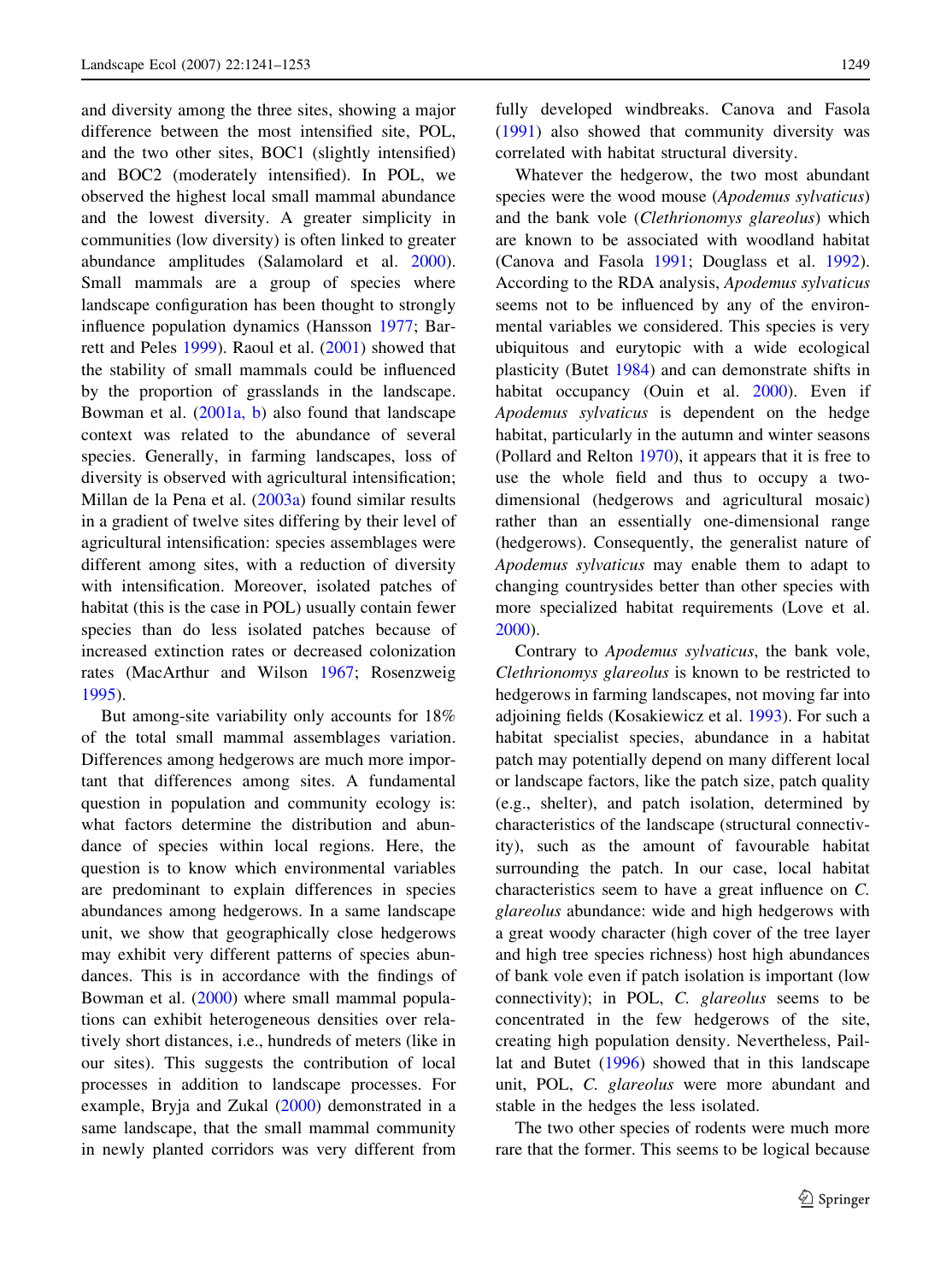Microtus agrestis and Microtus subterraneus occur primarily on grassy and open habitats such as meadows (Innes and Millar [1994](#page-11-0)) and are more seldom encountered in hedgerows.

Relatively little attention has been paid to the influence of surrounding land-use patterns on small mammal populations. Arable fields are by their nature unstable habitats for small mammals, particularly after harvesting, providing little cover from predators (Tew and Macdonald [1993\)](#page-12-0), but when cover is sufficient, they could provide additional resources. Concerning shrews, the abundance of Crocidura russula was correlated to the abundance of corn around hedgerows. It is the commonest shrew species in Western Europe, probably due to its ability to live in open habitat and its capacity to colonize agricultural fields (Genoud and Hutterer [1990](#page-10-0)). It has been shown to be less sensitive to agricultural intensification than other shrews (Millan de la Pena et al. [2003a](#page-11-0)). Corn exhibiting a dense and high cover during part of the year could allow Crocidura russula to forage and exploit invertebrates resources in fields, especially since insecticide is used in corn fields (Millan de la Pena et al. [2003b](#page-11-0)). On the contrary, the two species of Soricidae, Sorex coronatus and Sorex minutus are much more strongly associated with undisturbed habitats around the hedgerows, such as woods, grasslands, or hedges. They are known to be dependent on preserved habitats and densely wooded landscapes (Taberlet [1986\)](#page-11-0); that is possibly why they are more abundant in the hedgerows of BOC1 and BOC2. The percentage of Soricidae were respectively 16 and 23% in BOC1 and BOC2, but only 6% in POL, probably in relation to cultural anthropization.

The variation partitioning analysis gave hedges width and tree species richness of the hedgerows as the predominant explanatory variables, explaining the demographic structure of the small mammal community, and especially the predominance of Clethrionomys glareolus. Several studies have shown, on the contrary, higher densities of small mammals in small compared to larger patches (Diffendorfer et al. [1995](#page-10-0); Nupp and Swihart [1996](#page-11-0)). Habitat quality is strongly influenced by the availability of resources (theoretically enhanced by patch size) and the risk of predation (Lin and Batzli [2001](#page-11-0)). Small mammals in many communities show preference for habitats with high vegetation cover (Kotler and Brown [1988](#page-11-0)), a fact that is closely related with the perceived

predation risk (Bowers [1988](#page-10-0); Diaz [1992](#page-10-0); Lagos et al. [1995](#page-11-0)). Living in a habitat with dense and thick vegetation is considered to be an antipredatory strategy against both aerial (Longland and Price [1991\)](#page-11-0) and terrestrial (Jedrzejewska and Jedrzejewski [1990\)](#page-11-0) predators. Moreover, we could make the hypothesis that a wide patch could limit the predation pressure by diminishing the edge effect.

The landscape unit POL and the proportion of vegetables in crop fields surrounding the hedgerows are also shown in the variation partitioning results to have a role in structuring the community. They totally overlap because vegetables are quite rare in the two other sites. Additionally to habitat characteristics, landscape is known to have impact on small mammal communities (Hansson [1977;](#page-10-0) Barrett and Peles [1999](#page-10-0)): due to its history and particular features, the POL landscape unit contributes to a particular structure of the small mammal community. The selection of the proportion of vegetables as a significant explanatory variable is only a consequence of the particular landcover in POL which does not seem to have any ecological significance for Clethrionomys glareolus. It could have the role of a resource for species foraging in the agricultural mosaic such as Apodemus sylvaticus, but this is not the case of C. glareolus.

### Conclusion

Landscape and local habitat characteristics played a major role in structuring the small mammal community in our three study sites, with a predominance of local habitat variables. Microhabitat features and, to a lesser extend, landscape characteristics determined the composition and dynamics of the small mammal assemblages.

For preserving small mammal diversity in agricultural landscape, preservation of dense hedgerow networks is crucial, particularly for species restricted to these semi-natural linear elements. Moreover, additionally to quantity of habitat, hedgerow quality play a major role by allowing hedges to host a greater abundance of small mammals.

Future investigations will be carried out on hedgerow management by the farmers which could influence seed and berry production as well as insect availability in arable hedges inducing fluctuations in rodent and shrew populations.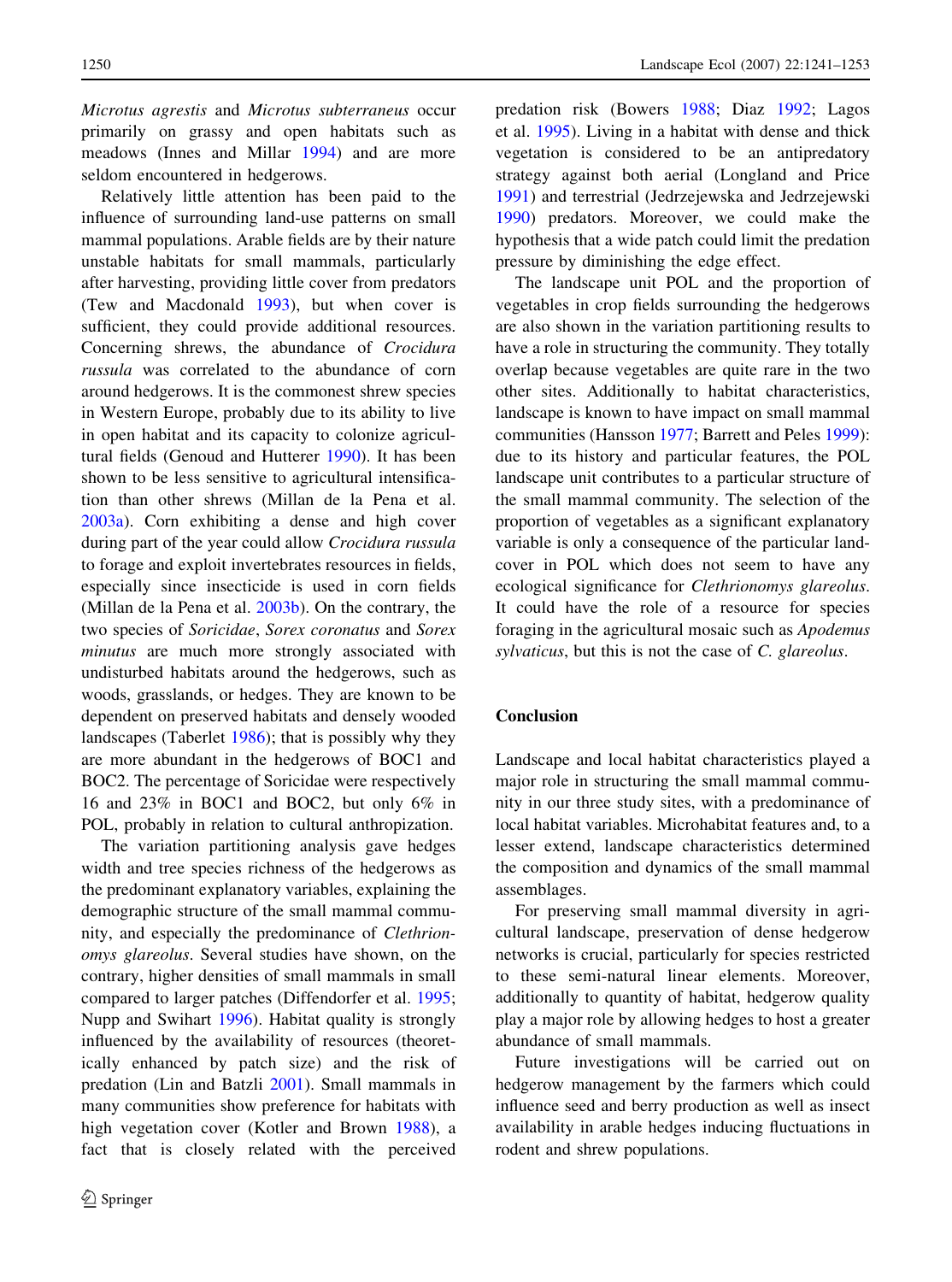<span id="page-10-0"></span>Acknowledgements We thank Didier Lecoeur for the botanic survey, and Yann Rantier, Anna Lagaria, Amélie Morin, Julio Pedraza-Acosta, Sabine Debit, Virginie Leroux and Helga Hecsedi for their field assistance. We are grateful to Sébastien Durand who wrote, in the R language, the biplot function used to produce Fig. [2.](#page-6-0) Nadia Michel has been supported by a fellowship from the French Research Ministry and by a funding support from the Centre de Coopération Inter-Universitaire Franco-Québécoise. This study has been carried out in the ''Zone atelier Bretagne Continentale'' and in the "Site Atelier Pleine-Fougères", France. This paper is a contribution to the research team UMR CNRS 6553 Ecobio, Rennes.

#### References

- Agger P, Brandt J (1988) Dynamics of small biotopes in Danish agricultural landscapes. Landsc Ecol 1:227–240
- Barrett GW, Peles JD (1999) Landscape ecology of small mammals. Springer, Berlin Heidelberg New York
- Batzli SO, Pitelka FA (1971) Condition and diet of cycling populations of the California vole. Microtus californicus. J Mammal 52:141–163
- Baudry J, Bunce RGH, Burel F (2000) Hedgerows : an international perspective on their origin. Function and management. J Environm Manage 60:7–22
- Borcard D, Legendre P (1994) Environmental control and spatial structure in ecological communities: an example using Oribatid mites (Acari. Oribatei). Ecol Stat 1:37–61
- Borcard D, Legendre P, Drapeau P (1992) Partialling out the spatial component of ecological variation. Ecology 73:1045–1055
- Bowers M (1988) Seed removal experiments on desert rodents: the microhabitat by moonlight effect. J Mammal 69:201– 204
- Bowman J, Forbes G, Dilworth T (2000) The spatial scale of variability in smallmammals populations. Ecography 23(3):328–334
- Bowman J, Forbes GJ, Dilworth TG (2001) The spatial component of variation in small-mammal abundance measured at three scales. Can J Zool/Rev Can Zool 79:137– 144
- Bowman J, Forbes G, Dilworth T (2001b) Landscape context and small-mammal abundance in a managed forest. Forest Ecol Manage 140:249–255
- Bryja J, Zukal J (2000) Small mammal communities in newly planted biocorridors and their surroundings in southern Moravia (Czech Republic). Folia Zoologica 49:191–197
- Burel F (1996) Hedgerows and their roles in agricultural landscapes. Crit Rev Plant Sci 15:169–190
- Burel F, Baudry J (1995) Species biodiversity in changing agricultural landscapes; A case study in the Pays d'Auge. France. Agric Ecosyst Environ 55:193–200
- Burel F, Baudry J, Mander U (2003) Biodiversity of European landscapes: threats and management. J Nat Conserv 11:133–134
- Butet A (1984) Approche de la relation animal-végétation à travers un modèle rongeur: le régime alimentaire d'une population de mulots sylvestres (Apodemus sylvaticus L.

1758) dans une lande incendiée en cours de recolonisation. Thèse de 3ème cycle. Rennes. 216 p

- Butet A, Paillat G, Delettre Y (2006) Factors driving small rodents assemblages from field boundaries in agricultural landscapes of western France. Landsc Ecol 21(3):449–461 (13)
- Canévet C (1992) Le modèle agricole breton : histoire et géographie d'une révolution agroalimentaire. Presses Universitaires de Rennes. Rennes, France
- Canova L, Fasola M (1991) Communities of small mammals in 6 biotopes of northern Italy. Acta Theriologica 36:73–86
- Churchfield S, Barriere P, Hutterer R, Colyn M (2004) First results on the feeding ecology of sympatric shrews (Insectivora : Soricidae) in the Tai National Park. Ivory Coast. Acta Theriol 49:1–15
- Contoli L (1981) Ruolo dei micromammiferi nella nicchia trofica del Barbagianni Tyto alba nell'Italia centro-meridionale. Avocetta 5(2):49–64
- Diaz M (1992) Rodent seed predation in cereal crop of Central Spain: effects of physionomy food availability. and predation risk. Ecography 15:77–85
- Diffendorfer JE, Gaines MS, Holt RD (1995) Habitat fragmentation and movements of three small mammals (Sigmodon. Microtus and Peromyscus). Ecology 76:827– 829
- Douglass RJ, Douglass KS, Rossi L (1992) Ecological distribution of bank voles and wood mice in disturbed habitats: preliminary results. Acta Theriol 37:359–370
- Duelli P, Obrist MK (2003) Regional biodiversity in an agricultural landscape: the contribution of seminatural habitat islands. Basic Appl Ecol 4:129–138
- Fitzgibbon CD (1997) Small mammals in farm woodlands : the effects of habitat. isolation and surrounding land-use patterns. J Appl Ecol 34:530–539
- Flowerdew JR, Shore RF, Poulton SMC, Sparks TH (2004) Live trapping to monitor small mammals in Britain. Mammal Rev 34:31–50
- Freemark KE, Boutin C, Keddy CJ (2002) Importance of farmland habitats for conservation of plant species. Conserv Biol 16:399–412
- Genoud M, Hutterer R (1990) Crocidura russula (Hermann. 1780). Hausspitzmaus. pp 429–452 In: Niethammer J, Krapp F (eds) Handbuch der Saugetiere Europas. Ban 3/I. Insectivora and Primates. Aula Verlag, Wiesbaden, 523 pp
- Giraudoux P, Delattre P, Quéré JP, Damange JP (1994) Structure and kinetics of rodent populations. in a region under agricultural land abandonment. Acta Oecol 15:385– 400
- Guillory V (1999) Ecolostat. version B. Guide de l'utilisateur
- Gurnell J, Flowerdew JR (1990) Live-trapping small mammals : a practical guide. Occas Public Mammal Soc London 3:1–39
- Hansson L (1967) Index line catches as a basis of population studies on small mammals. Oikos 18:261–276
- Hansson L (1977) Spatial dynamics of field voles Microtus agrestis in heterogeneous landscapes. Oikos 29:539–544
- Hayward GP, Pillipson J (1979) Community structure and functional role of small mammals in ecosystems. In: Stoddart DM (eds) Ecology of small mammals. Chapman and Hall, London pp 135–211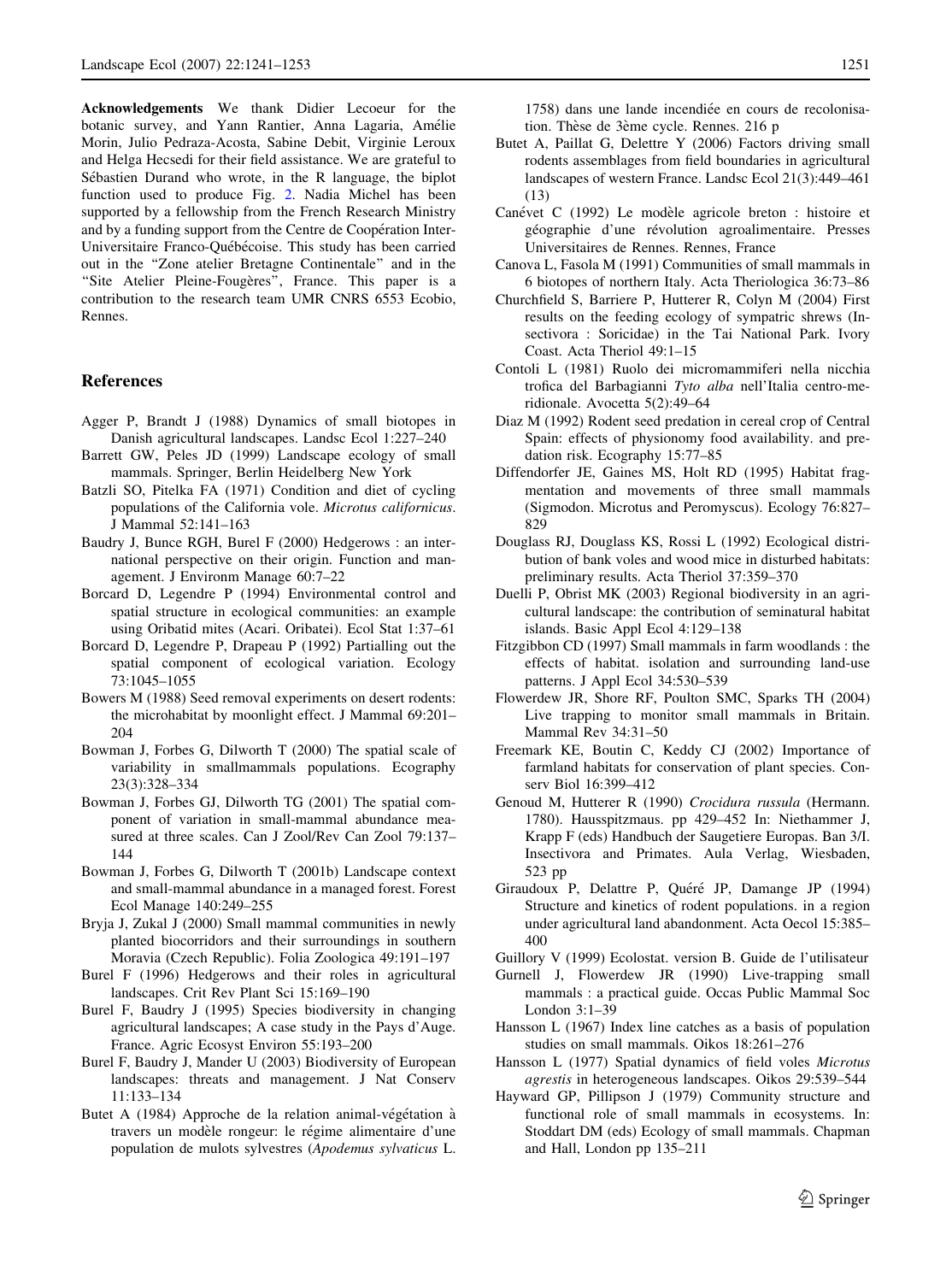- <span id="page-11-0"></span>Hill MO, Gauch HG (1980) Detrended correspondence analysis, an improved ordination technique. Vegetation 42:47–58
- Hinsley SA, Bellamy PE (2000) The influence of hedge structure. management and landscape context on the value of hedgerows to birds: a review. J Environ Manage 60:33– 49
- Innes DGL, Millar JS (1994) Life histories of Clethrionomys and Microtus (microtinae). Mammal Rev 24:179–207
- Jacob J (2003) Short-terms effects of farming practices on populations of common voles. Agric Ecosyst Environ 95(1):321–325
- Jedrzejewska B, Jedrzejewski W (1990) Antipredatory behaviour of bank voles and prey choice of weasels - enclosure experiments. Acta Zool Fennica 27:321–328
- King CM (1985) Interactions between woodland rodents and their predators. Sym Zool Soc Lon 55:219–247
- Kotler BP, Brown JS (1988) Environmental heterogeneity and the coexistence of desert rodents. Ann Rev Ecol Syst 19:281–307
- Kozakiewicz M, Kozakiewicz A, Lukowski A, Gortat T (1993) Use of space by bank voles (Clethrionomys glareolus) in a polish farm landscape. Landsc Ecol 8:19–24
- Lagos VO, Contreras LC, Meserve PL, Guitierrez JR, Jaksic FM (1995) Effects of predation risk on space use by small mammals. a field experiment with a neotropical rodent. Oikos 74:259–264
- Legendre P (1993) Spatial autocorrelation: trouble or new paradigm? Ecology 74:1659–1673
- Legendre P, Gallagher ED (2001) Ecologically meaningful transformations for ordination of species data. Oecologia 129:271–280
- Leonard PL, Cobham RO (1977) The farming landscape of England and Wales: a changing scene. Landsc Urban Plan 4:205–216
- Lin YK, Batzli GO (2001) The influence of habitat quality on dispersal and population densities of voles. Ecol Monogr 71:245–275
- Longland WS, Price MV (1991) Direct observations of owls and heteromydrodents - can predation risk explain microhabitat use? Ecology 72:2261–2273
- Love R, Webbon C, Glue DE, Harris S (2000) Changes in the food of British Barn Owls (Tyto alba) between 1974 and 1997. Mammal Rev 30:107–129
- MacArthur RH, Wilson EO (1967) The theory of island biogeography. Princeton University Press, Princeton, New Jersey
- Magurran AE (1988) Ecological diversity and its measurements. Princeton University Press. 215 p
- McLaughlin A, Mineau P (1995) The impact of agricultural practices on biodiversity. Agric Ecosyst Environ 55:201– 212
- Meeus JHA (1990) The transformation of agricultural landscapes in Western Europe. Milieu 6:225–236
- Meyer WB, Turner II BL (1992) Human population growth and global land-use/cover change. Ann Rev Ecol Syst 23:39–61
- Michel N, Burel F, Butet A (2006) How does landscape use influence small mammal diversity and biomass in hedgerow networks of farming landscapes? Acta Oecol 30(1):11–20
- Millan de la Pena N, Butet A, Delettre Y, Paillat G, Morant P, Le Du L, Burel F (2003) Response of small mammals community to changes in western French agriculutural landscapes. Landsc Ecol 18:265–278
- Millan de la Pena N, Butet A, Delettre Y, Morant P, Burel F (2003b) Landscape context and carabid beetles (Coleoptera: Carabidae) communities of hedgerows in western France. Agric Ecosyst Environ 94:59–72
- Nupp TE, Swihart RK (1996) Effect of forest patch area on population attributes of white-footed mice (Peromyscus leucopus) in fragmented landscapes. Can J Zool 74:467– 472
- Oksanen KJR, O'Hara RB (2005) Vegan: community ecology package. R package version 1.6–9. URL http://cc.oulu.fi/ *\**jarioksa/
- Ouin A, Paillat G, Butet A, Burel F (2000) Spatial dynamics of wood mouse (Apodemus sylvaticus) in an agricultural landscape under intensive use in the Mont Saint Michel Bay (France). Agric Ecosyst Environ 78:159–165
- Paillat G (2000) Biodiversité dans les paysages agricoles. Approche fonctionnelle des peuplements et des communautés de petits mammifères. Ph.D thesis. Université de Rennes 1
- Paillat G, Butet A (1996) Spatial dynamics of the bank vole (Clethrionomys glareolus) in a fragmented landscape. Acta Oecol 16(6):553–559
- Piorr H-P (2003) Enironmental policy. agri-environmental indicators and landscape indicators. Agric Ecosyst Environ 98:17–33
- Pollard E, Relton J (1970) Hedges V. A study of small mammals in hedges and cultivated fields. J Appl Ecol 7:549– 557
- Rao CR (1948) The utilization of multiple measurements in problems of biological classification. J Royal Stat Soc 10:159–203
- Robinson RA, Sutherland WJ 2002. Post-war changes in arable farming and biodiversity in Great Britain. J Appl Ecol 39:157–176
- Raoul F, Defaut R, Michelat D, Montadert M, Pepin D, Quere JP, Tissot B, Delattre P, Giraudoux P (2001) Landscape effects on the population dynamics of small mammal communities: a preliminary analysis of prey-resource variations. Revue d'Ecologie La Terre Et La Vie 56:339– 352
- Rosenzweig ML (1995) Species diversity in space and time. Cambridge University Press, Cambridge, UK
- Salamolard M, Butet A, Leroux A, Bretagnolle V (2000) Responses of an avian predator to variations in prey density at a temperate latitude. Ecology 81:2428–2441
- Shannon CE, Weiner W (1949) The mathematical theory of communications. Illinois University Press, Urbana
- Spitz F, Le Louarn H, Poulet A, Dassonville B (1974) Standardisation des piégeages en ligne pour quelques espèces de rongeurs. Revue d'Ecologie Terre et Vie 28:564–578
- Stoate C, Boatman ND, Borralho RJ, Carvalho CR, Snoo GRd, Eden P (2001) Ecological impacts of arable intensification in Europe. J Environ Manage 63:337–365
- Szacki J, Liro A (1991) Movements of small mammals in the heterogeneous landscape. Landsc Ecol 5:219–224
- Taberlet P (1986) Etude écologique des micromammifères à partir des pelotes de réjection de Tyto alba (Scopoli.